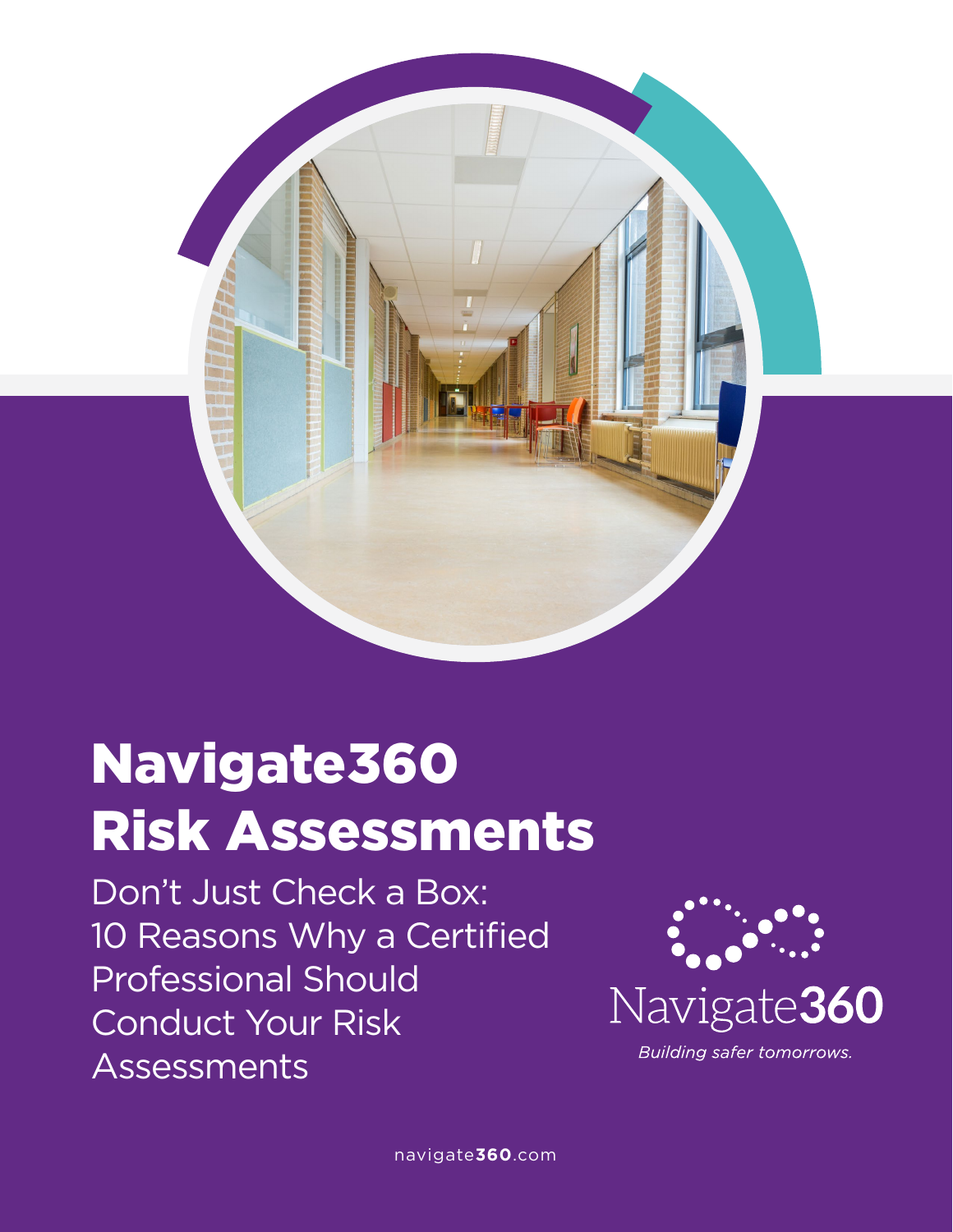# **Risk Assessments:** Why They Need to be Conducted by Professionals

#### *Expert insights provided by: Joseph A. Hendry Jr., PSP, CLEE, Senior Director, On-Site Services*

When I was asked to lead Navigate360's risk assessment team, I thought it would be an easy assignment for me. I had 6 years of military experience, 27 years in law enforcement, 3 1/2 years of security experience and a college degree, and I was a trainer in numerous disciplines. I'd also conducted what I considered to be risk assessments for years.

The quick dawning of comprehension hit me like a ton of bricks. I began to study for the ASIS International Board Certification Exam and suddenly I realized that I DIDN'T KNOW WHAT I DIDN'T KNOW. The amount of information seemed overwhelming. All my experience amounted to a drop in the bucket of knowledge required to be a professional in the field.

I came from a world of checked-box assessments. Do you have a policy? Check. Do you have security lights? Check. Do you have an alarm? Check. None of the checked boxes signified an effective level of security. None of the checked boxes signified whether the risk was being reduced, accepted, avoided, transferred or spread. No one who was looking at the

checked boxes had been professionally tested and board-certified to give any type of professional advice. Risk assessments can't be measured without field work that looks at security as "what is," not "what should be."

> The ASIS International Board Certification for Physical Security Professionals (PSPs) takes several hundred hours of reading, studying, attending class, demonstration, practice tests, learning new math and a test. A board test. Comprehensive, difficult, timed and so very easy to fail if you don't put the work into passing it.

This is all because Navigate360 is committed to doing risk assessments the right way. These efforts are made to ensure our clients are hiring and working with the most adept and knowledgeable individuals in the industry.

Whether you believe you need a third party to do a risk assessment or not (most insurance companies think you do), the benefits far exceed the costs. Looking at a few of these benefits quickly makes it apparent why you should do things right.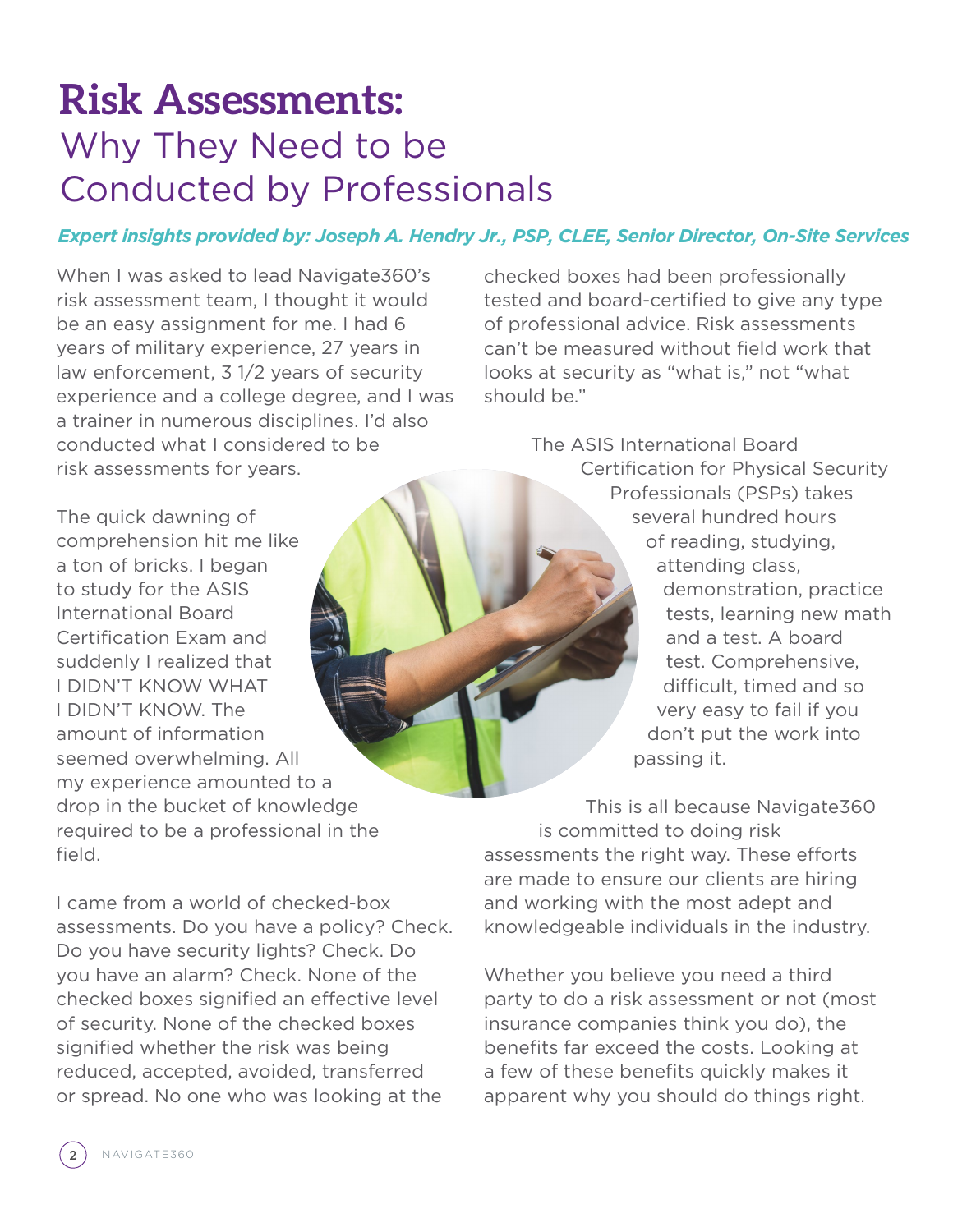### **10 Reasons Why a Certified Professional Should Conduct Your Risk Assessment**

- **Integrating equipment, people and procedures is a skill.** This requires the ability to understand the technical and human elements. Certification and qualification of individuals who make security recommendations will be weighted heavily in any liability proceedings involving risk management.
- **2**

**1**

**An understanding of fundamental concepts and best practices is crucial**. Risk assessment is a comprehensive process. Assessors should not be attempting to sell security products such as cameras, alarms, locks, devices and weapons. Assessment should be unbiased and should only be based on safeguarding people and protecting assets.



**Professional certification is a rigorous process.** Just because someone has an impressive resume does not mean they are an ASIS Physical Security Professional. ASIS International board certification is the leading physical security designation in the private sector. You may increase your risk by assuming the person you hire can do a professional assessment that will stand up to legal scrutiny.



**5**

**6**

**A professional risk assessment is more comprehensive than a physical security assessment.** Your assessor should also be able to design, apply and integrate physical security systems and measures. You need more than a stack of assessment papers — you need someone who can implement the necessary changes.

**More than likely, professional risk assessors will save you money.** They will know when procedures and human training can take the place of expensive security systems or upgrades to existing infrastructure. Training is almost always cheaper and easier than changing physical security infrastructure or adding a security system.

**Highly effective assessments prevent reactive purchases, which are more expensive and not research based**. Many security products are impulsive buys made in response to critical incidents. A professional assessment allows you to research and investigate risk solutions that meet your needs before an event occurs.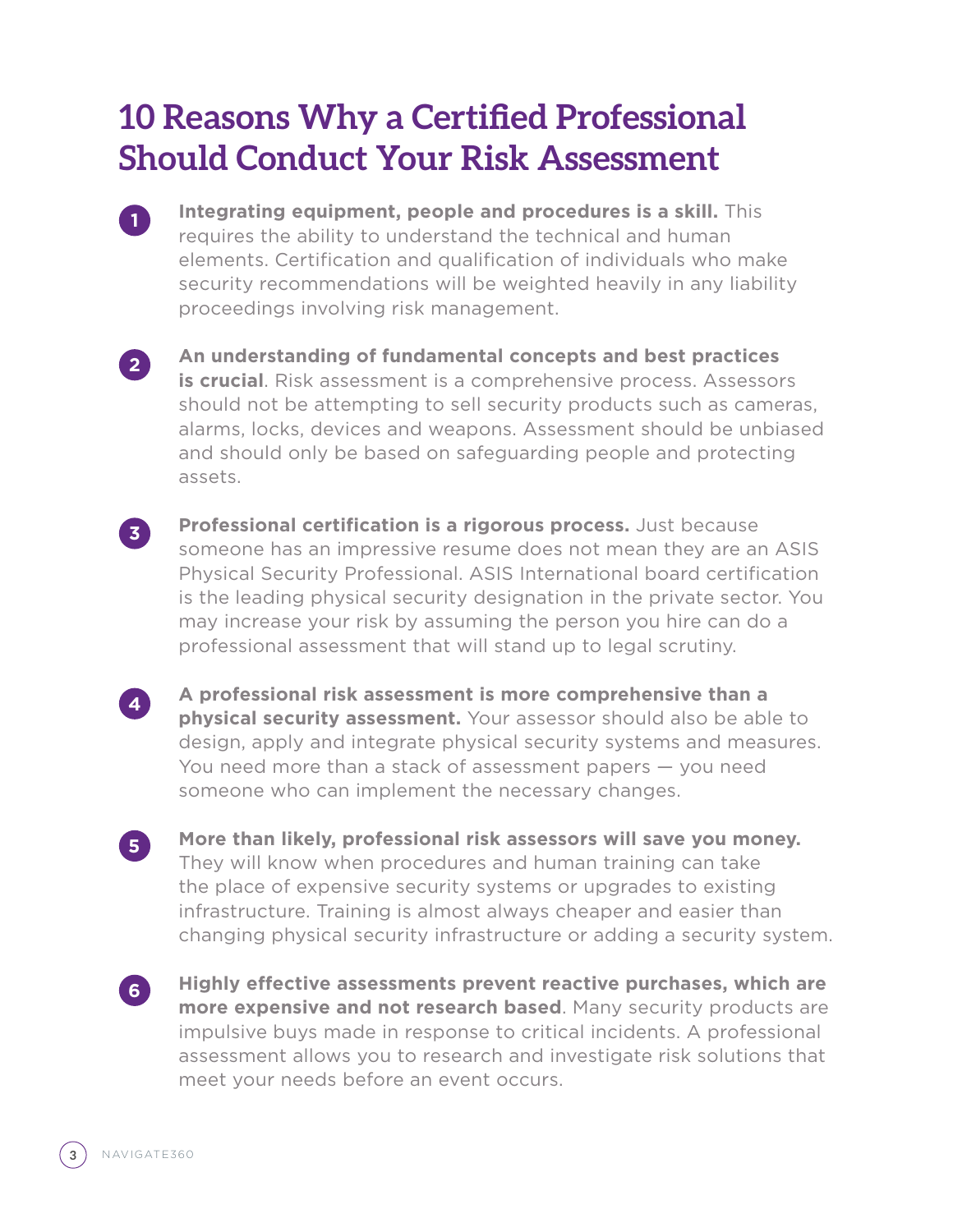

#### **Thorough risk assessments look outside/in and inside/out.**

Traditional surveys typically look only at the security measures that attempt to slow an approaching threat and provide time for response. An inside/out survey looks at your training, infrastructure and evacuation routes for internal critical events.



**A professional assessor will not recommend gadgets to solve problems.** Recommendations for security measures will be based on sound decision making and a complete understanding of the threat. They will use strategic risk management and comprehensive analysis to look at security measures to make sure their implementation does not compound the problem or cause unforeseen issues.

**The PSP will be able to assess and design security systems for a structure before it is constructed.** It's much more expensive to install security systems and make infrastructure changes after a structure has been built. Unfortunately, this is the way things are usually done in the field.



**9**

**Professional security assessors will integrate security systems combining architecture, technology and operational aspects into a responsive and adaptable system.** No one-size-fits-all plans are done by certified professional assessors.



**4** NAVIGATE360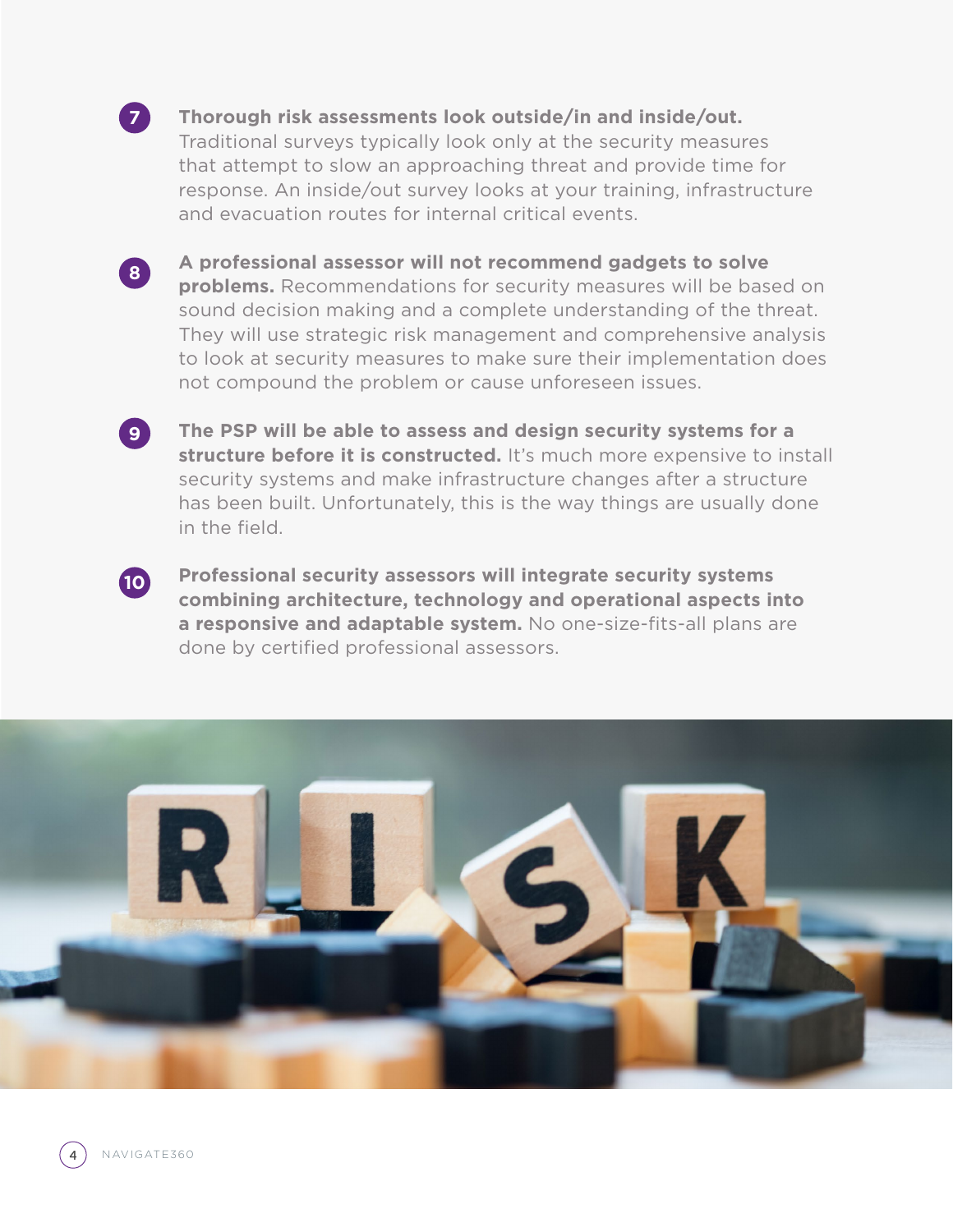

### **About the Author Joseph A. Hendry Jr., PSP, CLEE,** Senior Director, On-Site Services

Joe Hendry is an ASIS member with PSP certification and a graduate of the Police Executive Leadership College and the Certified Law Enforcement Executive program. He served 6 years in the United States Marine Corps and 27 years with the Kent State University Police Department.

Hendry was an intelligence liaison officer for the Ohio Department of Homeland Security and was named by the Ohio Department of Homeland Security and Ohio Attorney General's Office as an expert in civilian and law enforcement response to active threats. He is a Best Recommended Expert Service Provider for the insurance industry and holds a bachelor's degree in telecommunications. Currently, Hendry is a principal appointed to the Cross Functional Emergency Preparedness and Response (ACT-AAA) Committee for NFPA 3000. He helps to write the national standard for civilian, law enforcement, fire service and emergency medical services in this role. He was also issued the special expert classification by NFPA.

Hendry is a member of the School Safety and Security Council, and he serves on the ASIS Workplace Violence Prevention and Intervention Standard Committee to update and rewrite policy and procedures used internationally by governments, businesses, education and houses of worship.